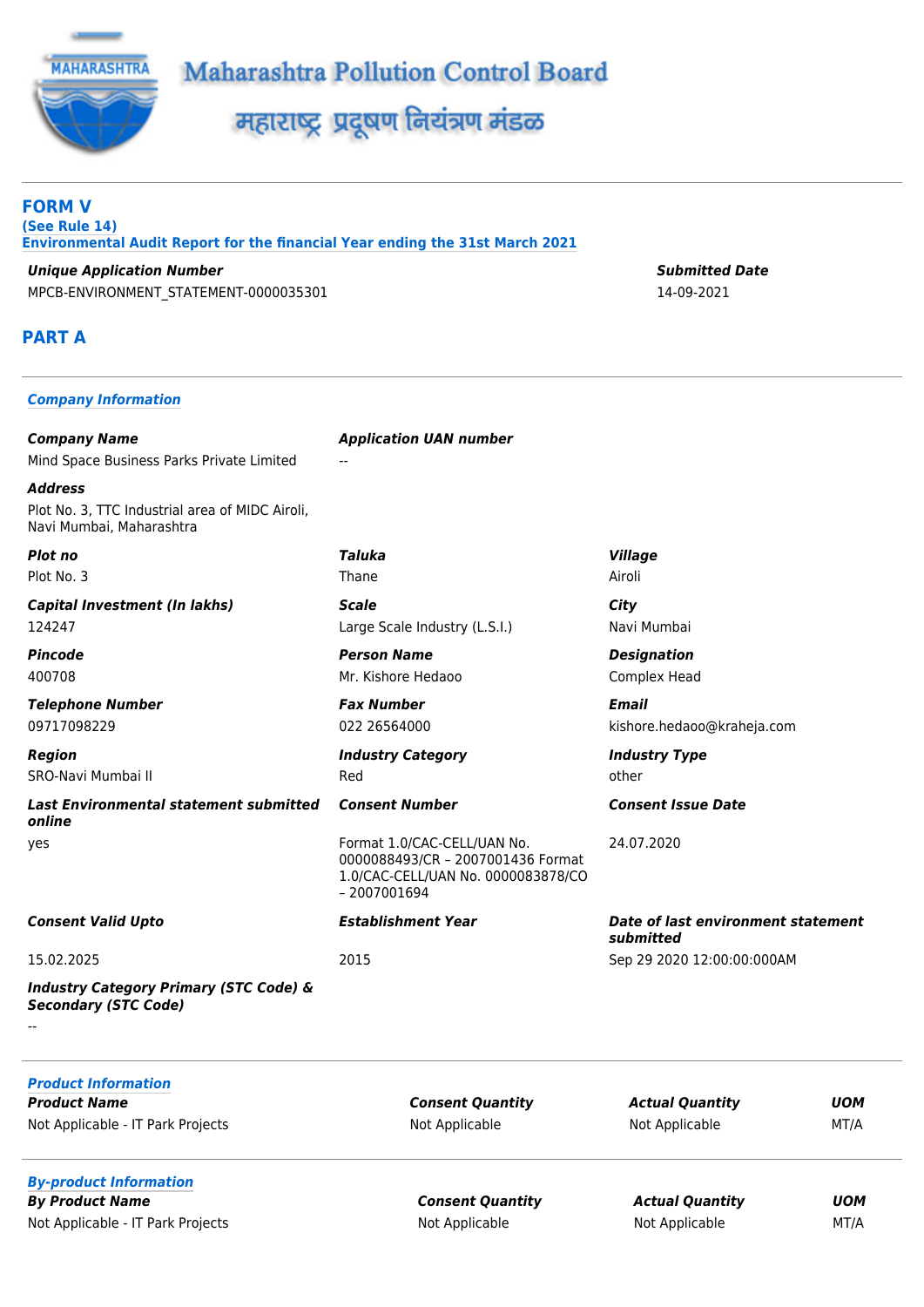# **Part-B (Water & Raw Material Consumption)**

| 1) Water Consumption in m3/day |                                   |                                                |
|--------------------------------|-----------------------------------|------------------------------------------------|
| <b>Water Consumption for</b>   | <b>Consent Quantity in m3/day</b> | <b>Actual Quantity in m3/day</b>               |
| <b>Process</b>                 | NIL                               | NIL                                            |
| Cooling                        | NIL                               | 158.86 (Recycled)                              |
| <b>Domestic</b>                | 2294.5 (Fresh)                    | $1150 = 934.48$ (Fresh) + 215.51 (Recycled)    |
| <b>All others</b>              | <b>NIL</b>                        | 21.55 (for Gardening- Recycled)                |
| Total                          | 2294.5 (Fresh)                    | $1330.41 = 934.48$ (Fresh) + 395.93 (Recycled) |

| 2) Effluent Generation in CMD / MLD                |                         |                        |            |
|----------------------------------------------------|-------------------------|------------------------|------------|
| <b>Particulars</b>                                 | <b>Consent Quantity</b> | <b>Actual Quantity</b> | <b>UOM</b> |
| Daily quantity of trade effluent from the factory  | <b>NIL</b>              | NIL.                   | <b>CMD</b> |
| Daily quantity of sewage effluent from the factory | 1759.0                  | 1308.86                | <b>CMD</b> |
| Daily quantity of treated effluent                 | ΝA                      | 1047.09                | <b>CMD</b> |
|                                                    |                         |                        |            |

#### *2) Product Wise Process Water Consumption (cubic meter of process water per unit of product) Name of Products (Production) During the Previous financial Year During the current Financial year UOM* Nor Applicable **Not Applicable** Not Applicable Not Applicable Not Applicable CMD

| 3) Raw Material Consumption (Consumption of raw material |  |
|----------------------------------------------------------|--|
| per unit of product)                                     |  |
| <b>Name of Raw Materials</b>                             |  |

| <b>Name of Raw Materials</b>     | <b>During the Previous</b><br><b>financial Year</b> | <b>During the current</b><br><b>Financial year</b> | <b>UOM</b> |
|----------------------------------|-----------------------------------------------------|----------------------------------------------------|------------|
| Not Applicable - IT Park Project | Not Applicable                                      | Not Applicable                                     | MT/A       |
| <b>4) Fuel Consumption</b>       |                                                     |                                                    |            |
| <b>Fuel Name</b>                 | <b>Consent quantity</b>                             | <b>Actual Quantity</b>                             | <b>UOM</b> |
| <b>HSD</b>                       | 12096.0                                             | 35.9                                               | KL/A       |

### **Part-C**

|                                                   |                                          | Pollution discharged to environment/unit of output (Parameter as specified in the consent issued) |                                                                         |                 |                |
|---------------------------------------------------|------------------------------------------|---------------------------------------------------------------------------------------------------|-------------------------------------------------------------------------|-----------------|----------------|
| [A] Water<br><b>Pollutants Detail Quantity of</b> | <b>Pollutants</b><br>discharged (kL/day) | <b>Concentration of Pollutants</b><br>discharged(Mg/Lit) Except<br><b>PH, Temp, Colour</b>        | Percentage of<br>variation from<br>prescribed standards<br>with reasons |                 |                |
|                                                   | Quantity                                 | <b>Concentration</b>                                                                              | %variation                                                              | <b>Standard</b> | Reason         |
| Colour, Hazen                                     | --                                       | 5                                                                                                 |                                                                         |                 | Not applicable |
| pН                                                | $-$                                      | 7.26                                                                                              |                                                                         |                 | Not applicable |
| TSS                                               | 243.56                                   | 18.61                                                                                             | 6.93                                                                    | $20$ mg/l       | Not applicable |
| Free ResCl2                                       | 0.77                                     | 0.59                                                                                              | 41.22                                                                   | 1 ppm           | Not applicable |
| COD                                               | 27.32                                    | 20.87                                                                                             | 58.26                                                                   | 50 mg/l         | Not applicable |
| BOD                                               | 11.98                                    | 9.15                                                                                              | 8.48                                                                    | $10$ mg/l       | Not applicable |
| Oil & Grease                                      | 1.93                                     | 1.48                                                                                              |                                                                         |                 | Not applicable |
| Oil & Grease                                      | 1.93                                     | 1.48                                                                                              |                                                                         |                 | Not applicable |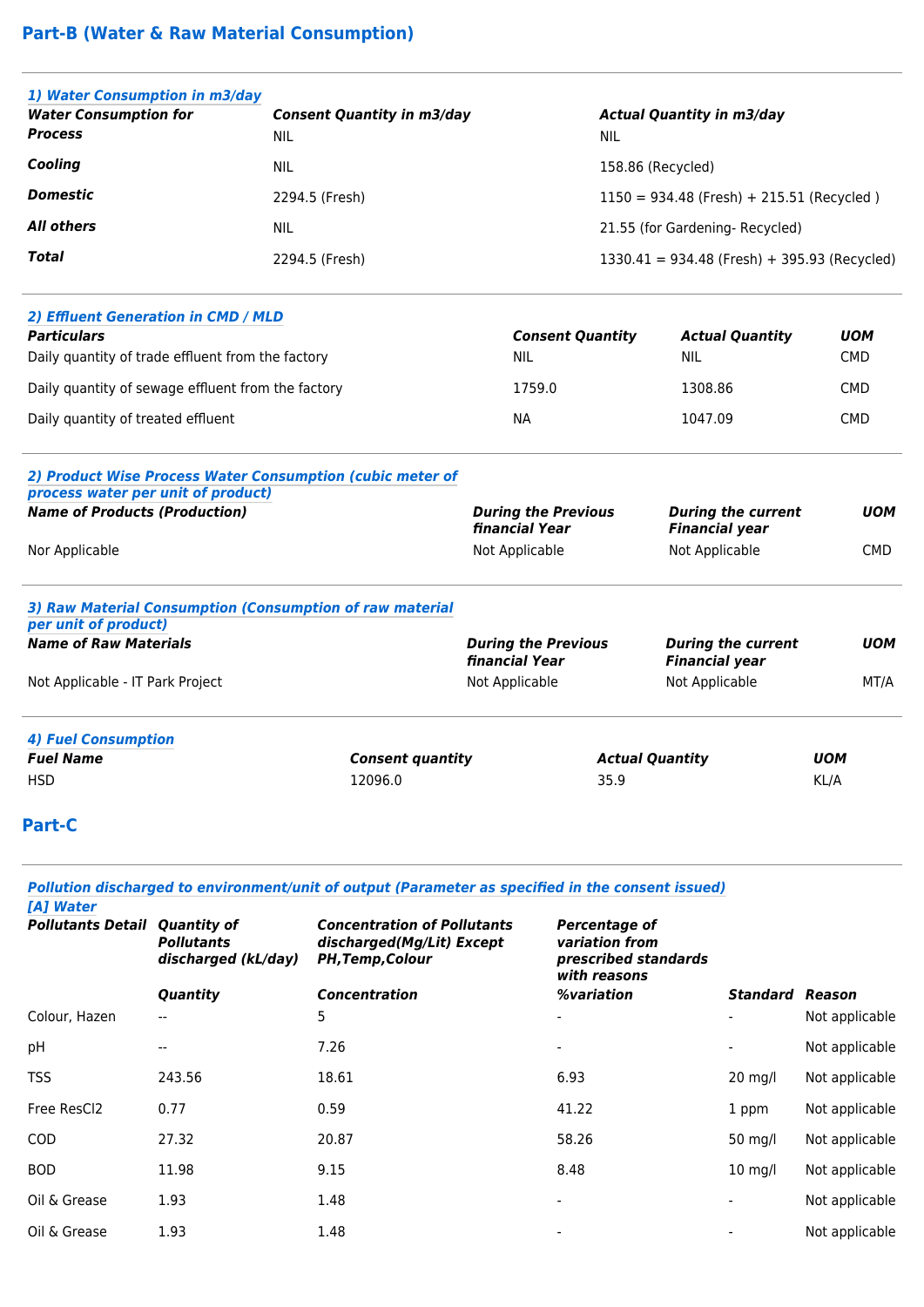| [B] Air (Stack)                                             |                                                                   |                                                                    |                                                                                   |                 |                           |
|-------------------------------------------------------------|-------------------------------------------------------------------|--------------------------------------------------------------------|-----------------------------------------------------------------------------------|-----------------|---------------------------|
| <b>Pollutants Detail</b>                                    | <b>Quantity of</b><br><b>Pollutants</b><br>discharged<br>(kL/day) | <b>Concentration of</b><br><b>Pollutants</b><br>discharged(Mg/NM3) | <b>Percentage of</b><br>variation from<br>prescribed<br>standards<br>with reasons |                 |                           |
|                                                             | Quantity                                                          | <b>Concentration</b>                                               | %variation                                                                        | <b>Standard</b> | Reason                    |
| DG Set No. 1 (1010 KVA) - Building No.<br>1- TPM            | 0.65                                                              | 45.00                                                              | 70                                                                                | 150 mg/Nm3      | Not applicable            |
| DG Set No. 1 (1010 KVA) - Building No.<br>1-S02             | 2.29                                                              | 159.01                                                             | 19.16                                                                             | 198 Kg/Day      | Not applicable            |
| DG Set No. 1 (1010 KVA) - Building No.<br>1-NO <sub>x</sub> | 0.31                                                              | 21.45                                                              | --                                                                                | --              | Not applicable            |
| DG Set No. 2 (1010 KVA) - Building No.<br>1-TPM             | 0.72                                                              | 48.20                                                              | 67.87                                                                             | 150 mg/Nm3      | Not applicable            |
| DG Set No. 2 (1010 KVA) - Building No.<br>1-S02             | 2.87                                                              | 192.66                                                             | 2.70                                                                              | 198 Kg/Day      | Not applicable            |
| DG Set No. 2 (1010 KVA) - Building No.<br>1-NO <sub>x</sub> | 0.29                                                              | 19.57                                                              | $\overline{a}$                                                                    |                 | Not applicable            |
| DG Set No. 3 (1010 KVA) - Building No.<br>1-TPM             | 0.68                                                              | 43.00                                                              | 71.33                                                                             | 150 mg/Nm3      | Not applicable            |
| DG Set No. 3 (1010 KVA) - Building No.<br>1-S02             | 2.08                                                              | 130.59                                                             | 34.05                                                                             | 198 Kg/Day      | Not applicable            |
| DG Set No. 3 (1010 KVA) - Building No.<br>$1 - NOX$         | 0.37                                                              | 23.43                                                              |                                                                                   |                 | Not applicable            |
| DG Set No. 4 (1010 KVA) - Building No.<br>1-TPM             | 0.68                                                              | 44.20                                                              | 70.53                                                                             | 150 mg/Nm3      | Not applicable            |
| DG Set No. 4 (1010 KVA) - Building No.<br>1-S02             | 2.08                                                              | 135.55                                                             | 31.54                                                                             | 198 Kg/Day      | Not applicable            |
| DG Set No. 4 (1010 KVA) - Building No.<br>1-NO <sub>x</sub> | 0.31                                                              | 20.51                                                              | --                                                                                |                 | Not applicable            |
| DG Set No. 1 (1010 KVA) - Building No.<br>2-TPM             | 0.65                                                              | 44.25                                                              | 70.50                                                                             |                 | 150 mg/Nm3 Not applicable |
| DG Set No. 1 (1010 KVA) - Building No.<br>2-SO <sub>2</sub> | 2.06                                                              | 140.89                                                             | 28.24                                                                             | 198 Kg/Day      | Not applicable            |
| DG Set No. 1 (1010 KVA) - Building No.<br>$2-NOx$           | 0.36                                                              | 24.46                                                              |                                                                                   |                 | Not applicable            |
| DG Set No. 2 (1010 KVA) - Building No.<br>2-TPM             | 0.65                                                              | 46.10                                                              | 69.27                                                                             |                 | 150 mg/Nm3 Not applicable |
| DG Set No. 2 (1010 KVA) - Building No.<br>$2 - SO2$         | 2.73                                                              | 192.65                                                             | 2.75                                                                              | 198 Kg/Day      | Not applicable            |
| DG Set No. 2 (1010 KVA) - Building No.<br>$2 - NOx$         | 0.28                                                              | 19.57                                                              |                                                                                   |                 | Not applicable            |
| DG Set No.3 (1010 KVA) - Building No.<br>2-TPM              | 0.63                                                              | 44.45                                                              | 70.37                                                                             | 150 mg/Nm3      | Not applicable            |
| DG Set No.3 (1010 KVA) - Building No.<br>$2 - SO2$          | 1.96                                                              | 138.05                                                             | 30.28                                                                             | 198 Kg/Day      | Not applicable            |
| DG Set No.3 (1010 KVA) - Building No.<br>$2 - NOx$          | 0.33                                                              | 23.43                                                              |                                                                                   |                 | Not applicable            |
| DG Set No.4 (1010 KVA) - Building No.<br>2-TPM              | 0.66                                                              | 44.75                                                              | 70.17                                                                             | 150 mg/Nm3      | Not applicable            |
| DG Set No.4 (1010 KVA) - Building No.<br>$2 - SO2$          | 2.21                                                              | 149.41                                                             | 24.54                                                                             | 198 Kg/Day      | Not applicable            |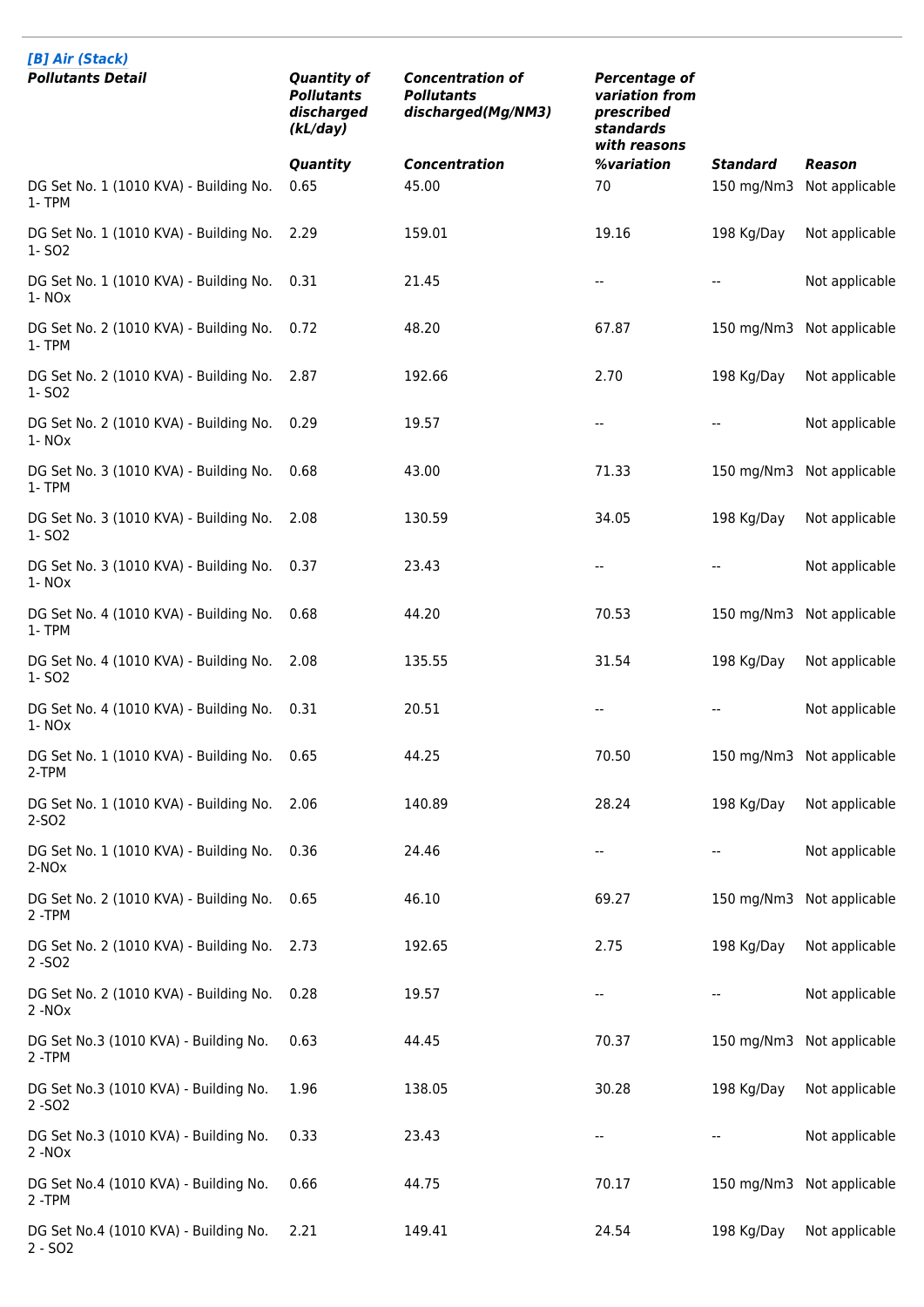| DG Set No.4 (1010 KVA) - Building No.<br>$2 - NOX$           | 0.36 | 24.46  | $\overline{\phantom{a}}$ |            | Not applicable            |
|--------------------------------------------------------------|------|--------|--------------------------|------------|---------------------------|
| DG Set No. 1 (1010 KVA) - Building No.<br>3-TPM              | 0.60 | 44.55  | 70.30                    |            | 150 mg/Nm3 Not applicable |
| DG Set No. 1 (1010 KVA) - Building No.<br>3- SO <sub>2</sub> | 1.95 | 144.29 | 27.12                    | 198 Kg/Day | Not applicable            |
| DG Set No. 1 (1010 KVA) - Building No.<br>3-NOx              | 0.33 | 24.37  |                          |            | Not applicable            |
| DG Set No. 2 (1010 KVA) - Building No.<br>3-TPM              | 0.59 | 44.80  | 70.13                    | 150 mg/Nm3 | Not applicable            |
| DG Set No. 2 (1010 KVA) - Building No.<br>3- SO <sub>2</sub> | 2.01 | 152.46 | 23.00                    | 198 Kg/Day | Not applicable            |
| DG Set No. 2 (1010 KVA) - Building No.<br>3-NO <sub>x</sub>  | 0.28 | 21.55  | --                       |            | Not applicable            |
| DG Set No. 3 (1010 KVA) - Building No.<br>3-TPM              | 0.57 | 43.40  | 71.07                    | 150 mg/Nm3 | Not applicable            |
| DG Set No. 3 (1010 KVA) - Building No.<br>3- SO <sub>2</sub> | 3.03 | 230.77 | 16.55                    | 198 Kg/Day | Not applicable            |
| DG Set No. 3 (1010 KVA) - Building No.<br>3-NO <sub>x</sub>  | 0.29 | 22.02  |                          |            | Not applicable            |
| DG Set No. 1 (2000 KVA) - Building<br>No.4-TPM               | 0.53 | 43.75  | 70.83                    |            | 150 mg/Nm3 Not applicable |
| DG Set No. 1 (2000 KVA) - Building<br>No.4- SO2              | 1.74 | 144.04 | 27.25                    | 198 Kg/Day | Not applicable            |
| DG Set No. 1 (2000 KVA) - Building<br>No.4-NOx               | 0.32 | 26.44  |                          |            | Not applicable            |
| DG Set No. 2 (2000 KVA) - Building<br>No.4-TPM               | 0.55 | 43.15  | 71.23                    | 150 mg/Nm3 | Not applicable            |
| DG Set No. 2 (2000 KVA) - Building<br>No.4- SO2              | 1.90 | 149.83 | 24.33                    | 198 Kg/Day | Not applicable            |
| DG Set No. 2 (2000 KVA) - Building<br>No.4-NOx               | 0.27 | 21.55  | $\overline{\phantom{a}}$ |            | Not applicable            |
| DG Set No. 3 (2000 KVA) - Building<br>No.4-TPM               | 0.58 | 44.10  | 70.60                    | 150 mg/Nm3 | Not applicable            |
| DG Set No. 3 (2000 KVA) - Building<br>No.4- SO2              | 1.95 | 148.79 | 24.85                    | 198 Kg/Day | Not applicable            |
| DG Set No. 3 (2000 KVA) - Building<br>No.4-NOx               | 0.37 | 28.32  | --                       |            | Not applicable            |
| DG Set No. 4 (2000 KVA) - Building<br>No.4-TPM               | 0.59 | 44.35  | 70.43                    |            | 150 mg/Nm3 Not applicable |
| DG Set No. 4 (2000 KVA) - Building<br>No.4- SO2              | 2.00 | 149.42 | 24.54                    | 198 Kg/Day | Not applicable            |
| DG Set No. 4 (2000 KVA) - Building<br>No.4-NOx               | 0.31 | 23.43  |                          |            | Not applicable            |
| DG Set No. 1 (1000 KVA) - Building<br>No.5 - TPM             | 0.71 | 42.15  | 71.90                    | 150 mg/Nm3 | Not applicable            |
| DG Set No. 1 (1000 KVA) - Building<br>No.5 - SO2             | 2.31 | 138.10 | 30.25                    | 198 Kg/Day | Not applicable            |
| DG Set No. 1 (1000 KVA) - Building<br>$No.5 - NOx$           | 0.41 | 24.46  |                          |            | Not applicable            |
| DG Set No. 2 (1000 KVA) - Building<br>No.5 - TPM             | 0.89 | 44.50  | 70.33                    |            | 150 mg/Nm3 Not applicable |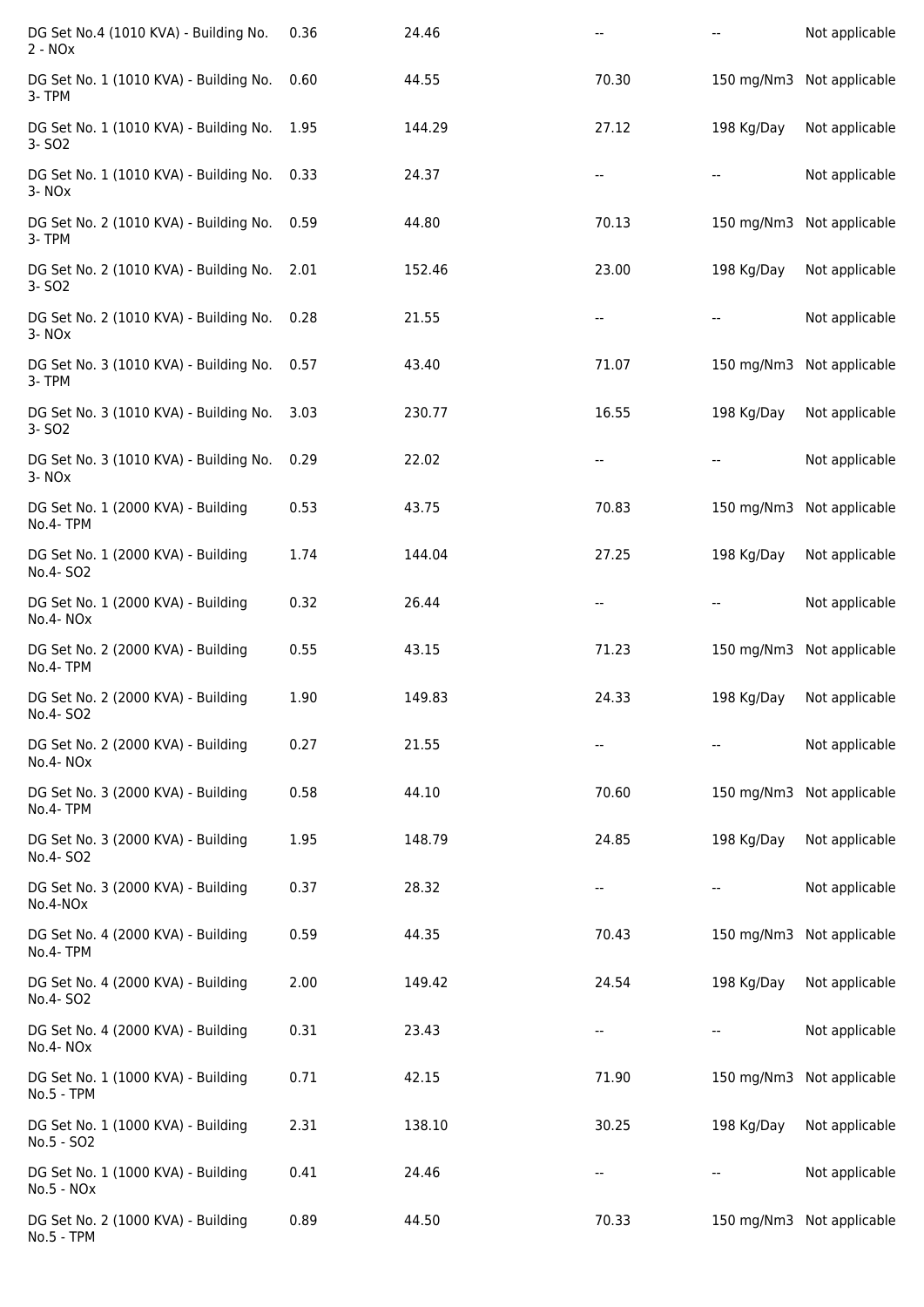| DG Set No. 2 (1000 KVA) - Building<br>No.5 - SO2            | 3.07 | 153.85 | 22.30   | 198 Kg/Day | Not applicable            |
|-------------------------------------------------------------|------|--------|---------|------------|---------------------------|
| DG Set No. 2 (1000 KVA) - Building<br>$No.5 - NOx$          | 0.39 | 19.57  |         |            | Not applicable            |
| DG Set No. 3 (1000 KVA) - Building<br>No.5 - TPM            | 0.85 | 41.80  | 72.13   | 150 mg/Nm3 | Not applicable            |
| DG Set No. 3 (1000 KVA) - Building<br>No.5 - SO2            | 2.69 | 131.54 | 33.56   | 198 Kg/Day | Not applicable            |
| DG Set No. 3 (1000 KVA) - Building<br>No.5 - NOx            | 0.38 | 18.54  |         |            | Not applicable            |
| DG Set No. 4 (1010 KVA) - Building No.<br>5-TPM             | 0.90 | 45.90  | 69.40   | 150 mg/Nm3 | Not applicable            |
| DG Set No. 4 (1010 KVA) - Building No.<br>5-SO <sub>2</sub> | 3.41 | 173.13 | 12.56   | 198 Kg/Day | Not applicable            |
| DG Set No. 4 (1010 KVA) - Building No.<br>5-NO <sub>x</sub> | 0.50 | 25.40  |         |            | Not applicable            |
| DG Set No. 1 (1010 KVA) - Building No.<br>8-TPM             | 0.53 | 40.80  | 72.80   | 150 mg/Nm3 | Not applicable            |
| DG Set No. 1 (1010 KVA) - Building No.<br>8-SO2             | 1.93 | 147.08 | 25.71   | 198 Kg/Day | Not applicable            |
| DG Set No. 1 (1010 KVA) - Building No.<br>8-NO <sub>x</sub> | 0.29 | 22.39  |         |            | Not applicable            |
| DG Set No. 2 (1010 KVA) - Building No.<br>8-TPM             | 0.57 | 43.05  | 71.30   | 150 mg/Nm3 | Not applicable            |
| DG Set No. 2 (1010 KVA) - Building No.<br>8-SO <sub>2</sub> | 1.93 | 145.20 | 26.67   | 198 Kg/Day | Not applicable            |
| DG Set No. 2 (1010 KVA) - Building No.<br>8-NO <sub>x</sub> | 0.30 | 22.49  |         |            | Not applicable            |
| DG Set No. 3 (1010 KVA) - Building No.<br>8-TPM             | 0.55 | 42.70  | 71.53   |            | 150 mg/Nm3 Not applicable |
| DG Set No. 3 (1010 KVA) - Building No.<br>8-SO <sub>2</sub> | 2.56 | 199.08 | $-0.55$ | 198 Kg/Day | Not applicable            |
| DG Set No. 3 (1010 KVA) - Building No.<br>8-NO <sub>x</sub> | 0.25 | 19.57  | --      |            | Not applicable            |
| DG Set No. 4 (1010 KVA) - Building No.<br>8-TPM             | 0.58 | 45.00  | 70.00   | 150 mg/Nm3 | Not applicable            |
| DG Set No. 4 (1010 KVA) - Building No.<br>8-SO <sub>2</sub> | 2.75 | 211.87 | $-7.00$ | 198 Kg/Day | Not applicable            |
| DG Set No. 4 (1010 KVA) - Building No.<br>8-NO <sub>x</sub> | 0.33 | 25.40  |         |            | Not applicable            |
| DG Set No. 1 (1010 KVA) - Building No.<br>9-TPM             | 0.84 | 44.90  | 70.07   |            | 150 mg/Nm3 Not applicable |
| DG Set No. 1 (1010 KVA) - Building No.<br>9-SO <sub>2</sub> | 2.68 | 143.60 | 27.47   | 198 Kg/Day | Not applicable            |
| DG Set No. 1 (1010 KVA) - Building No.<br>9-NO <sub>x</sub> | 0.36 | 19.48  |         |            | Not applicable            |
| DG Set No. 2 (1010 KVA) - Building No.<br>9-TPM             | 0.82 | 44.25  | 70.50   | 150 mg/Nm3 | Not applicable            |
| DG Set No. 2 (1010 KVA) - Building No.<br>9-SO <sub>2</sub> | 2.53 | 136.05 | 31.29   | 198 Kg/Day | Not applicable            |
| DG Set No. 2 (1010 KVA) - Building No.<br>9-NO <sub>x</sub> | 0.49 | 26.35  |         |            | Not applicable            |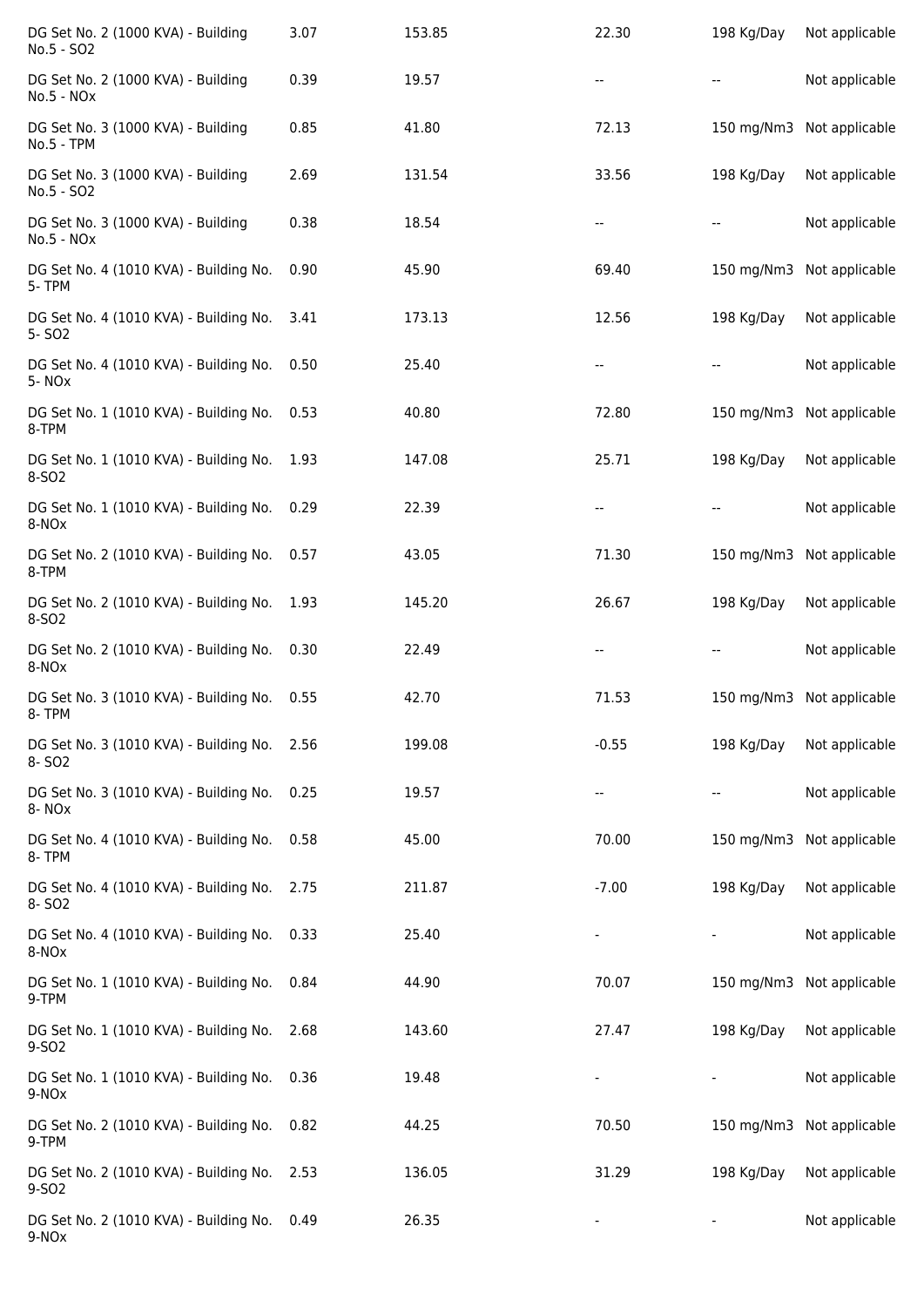| DG Set No. 3 (1010 KVA) - Building No.<br>9-TPM              | 0.83 | 43.85  | 70.77   |            | 150 mg/Nm3 Not applicable |
|--------------------------------------------------------------|------|--------|---------|------------|---------------------------|
| DG Set No. 3 (1010 KVA) - Building No.<br>9-SO <sub>2</sub>  | 2.78 | 147.07 | 25.72   | 198 Kg/Day | Not applicable            |
| DG Set No. 3 (1010 KVA) - Building No.<br>9-NO <sub>x</sub>  | 0.42 | 22.49  |         |            | Not applicable            |
| DG Set No. 4 (1010 KVA) - Building No.<br>9-TPM              | 0.80 | 46.60  | 68.93   |            | 150 mg/Nm3 Not applicable |
| DG Set No. 4 (1010 KVA) - Building No.<br>9-SO <sub>2</sub>  | 3.61 | 211.38 | $-6.76$ | 198 Kg/Day | Not applicable            |
| DG Set No. 4 (1010 KVA) - Building No.<br>9-NO <sub>x</sub>  | 0.37 | 21.45  |         |            | Not applicable            |
| DG Set No. 1 (1010 KVA) - Building No.<br>10-TPM             | 0.70 | 41.00  | 72.67   |            | 150 mg/Nm3 Not applicable |
| DDG Set No. 1 (1010 KVA) - Building<br>No. 10-SO2            | 2.54 | 148.14 | 25.18   | 198 Kg/Day | Not applicable            |
| DG Set No. 1 (1010 KVA) - Building No.<br>$10-NOx$           | 0.42 | 24.46  |         |            | Not applicable            |
| DG Set No. 2 (1010 KVA) - Building No.<br>10-TPM             | 0.72 | 41.85  | 72.10   |            | 150 mg/Nm3 Not applicable |
| DG Set No. 2 (1010 KVA) - Building No.<br>10-SO2             | 2.50 | 144.44 | 27.05   | 198 Kg/Day | Not applicable            |
| DG Set No. 2 (1010 KVA) - Building No.<br>$10-NOx$           | 0.44 | 25.40  |         |            | Not applicable            |
| DG Set No. 3 (1010 KVA) - Building No.<br>9-TPM              | 0.79 | 43.25  | 71.17   |            | 150 mg/Nm3 Not applicable |
| DG Set No. 3 (1010 KVA) - Building No.<br>9-SO <sub>2</sub>  | 2.46 | 134.13 | 32.36   | 198 Kg/Day | Not applicable            |
| DG Set No. 3 (1010 KVA) - Building No.<br>9-NO <sub>x</sub>  | 0.41 | 22.49  |         |            | Not applicable            |
| DG Set No. 4 (1010 KVA) - Building No.<br>10-TPM             | 0.80 | 42.95  | 71.37   |            | 150 mg/Nm3 Not applicable |
| DG Set No. 4 (1010 KVA) - Building No.<br>10-SO2             | 2.33 | 125.47 | 36.63   | 198 Kg/Day | Not applicable            |
| DG Set No. 4 (1010 KVA) - Building No.<br>$10-NOx$           | 0.49 | 26.35  |         |            | Not applicable            |
| DG Set No. 1 (1010 KVA) - Building No.<br>11-TPM             | 0.76 | 41.25  | 72.50   |            | 150 mg/Nm3 Not applicable |
| DG Set No. 1 (1010 KVA) - Building No.<br>11-SO <sub>2</sub> | 2.63 | 142.61 | 27.98   | 198 Kg/Day | Not applicable            |
| DG Set No. 1 (1010 KVA) - Building No.<br>11-NOx             | 0.38 | 20.51  |         |            | Not applicable            |
| DG Set No. 2 (1010 KVA) - Building No.<br>11-TPM             | 0.78 | 43.15  | 71.23   |            | 150 mg/Nm3 Not applicable |
| DG Set No. 2 (1010 KVA) - Building No.<br>11-SO2             | 2.54 | 141.18 | 28.70   | 198 Kg/Day | Not applicable            |
| DG Set No. 2 (1010 KVA) - Building No.<br>11-NOx             | 0.44 | 24.46  |         |            | Not applicable            |
| DG Set No. 3 (1010 KVA) - Building No.<br>11-TPM             | 0.74 | 41.50  | 72.33   |            | 150 mg/Nm3 Not applicable |
| DG Set No. 3 (1010 KVA) - Building No. 2.59<br>11-SO2        |      | 145.84 | 26.34   | 198 Kg/Day | Not applicable            |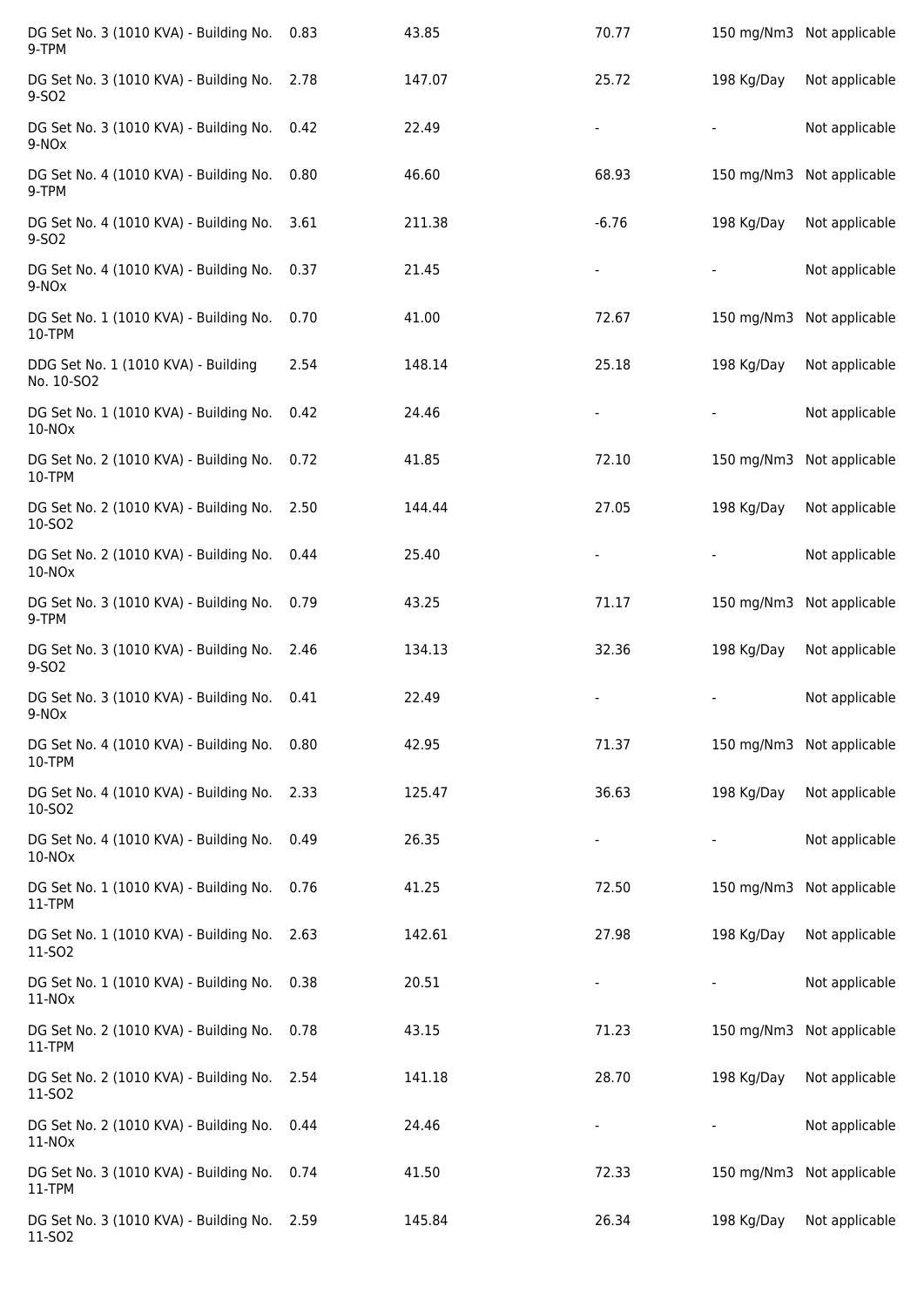| DG Set No. 3 (1010 KVA) - Building No.<br>11-NO <sub>x</sub> | 0.48 | 27.29  |          |            | Not applicable            |
|--------------------------------------------------------------|------|--------|----------|------------|---------------------------|
| DG Set No. 4 (1010 KVA) - Building No.<br>11-TPM             | 0.76 | 42.50  | 71.67    |            | 150 mg/Nm3 Not applicable |
| DG Set No. 4 (1010 KVA) - Building No.<br>11-SO <sub>2</sub> | 2.71 | 151.49 | 23.49    | 198 Kg/Day | Not applicable            |
| DG Set No. 4 (1010 KVA) - Building No.<br>11-NO <sub>x</sub> | 0.40 | 22.49  |          |            | Not applicable            |
| DG Set No. 1 (1010 KVA) - Building No.<br>12-TPM             | 0.63 | 42.25  | 71.83    | 150 mg/Nm3 | Not applicable            |
| DG Set No. 1 (1010 KVA) - Building No.<br>12-SO <sub>2</sub> | 2.30 | 152.75 | 22.85    | 198 Kg/Day | Not applicable            |
| DG Set No. 1 (1010 KVA) - Building No.<br>$12-NOx$           | 0.34 | 22.49  |          |            | Not applicable            |
| DG Set No. 2 (1010 KVA) - Building No.<br>12-TPM             | 0.60 | 41.40  | 72.40    | 150 mg/Nm3 | Not applicable            |
| DG Set No. 2 (1010 KVA) - Building No.<br>12-SO2             | 2.10 | 143.71 | 27.42    | 198 Kg/Day | Not applicable            |
| DG Set No. 2 (1010 KVA) - Building No.<br>12-NO <sub>x</sub> | 0.31 | 21.55  |          |            | Not applicable            |
| DG Set No. 3 (1010 KVA) - Building No.<br>12-TPM             | 0.65 | 43.55  | 70.97    |            | 150 mg/Nm3 Not applicable |
| DG Set No. 3 (1010 KVA) - Building No.<br>12-SO <sub>2</sub> | 2.09 | 139.21 | 29.69    | 198 Kg/Day | Not applicable            |
| DG Set No. 3 (1010 KVA) - Building No.<br>12-NOx             | 0.34 | 22.49  |          |            | Not applicable            |
| DG Set No. 4 (1010 KVA) - Building No.<br>12-TPM             | 0.63 | 47.20  | 68.53    | 150 mg/Nm3 | Not applicable            |
| DG Set No. 4 (1010 KVA) - Building No.<br>12-SO <sub>2</sub> | 3.01 | 224.54 | $-13.40$ | 198 Kg/Day | Not applicable            |
| DG Set No. 4 (1010 KVA) - Building No.<br>12-NOx             | 0.26 | 19.57  |          |            | Not applicable            |
| DG Set No. 1 (1010 KVA) - Building No.<br>14-TPM             | 0.64 | 42.15  | 71.90    |            | 150 mg/Nm3 Not applicable |
| DG Set No. 1 (1010 KVA) - Building No.<br>14-SO <sub>2</sub> | 2.39 | 156.44 | 20.99    | 198 Kg/Day | Not applicable            |
| DG Set No. 1 (1010 KVA) - Building No.<br>$14-NOx$           | 0.36 | 23.52  |          |            | Not applicable            |
| DG Set No. 2 (1010 KVA) - Building No.<br>14-TPM             | 0.63 | 44.60  | 70.27    |            | 150 mg/Nm3 Not applicable |
| DG Set No. 2 (1010 KVA) - Building No.<br>14-SO2             | 2.90 | 205.17 | $-3.62$  | 198 Kg/Day | Not applicable            |
| DG Set No. 2 (1010 KVA) - Building No.<br>14-NO <sub>x</sub> | 0.28 | 19.57  |          |            | Not applicable            |
| DG Set No. 3 (1010 KVA) - Building No.<br>14-TPM             | 0.61 | 37.20  | 75.20    | 150 mg/Nm3 | Not applicable            |
| DG Set No. 3 (1010 KVA) - Building No.<br>14-SO <sub>2</sub> | 1.37 | 83.50  | 57.83    | 198 Kg/Day | Not applicable            |
| DG Set No. 3 (1010 KVA) - Building No.<br>14-NOx             | 0.32 | 19.57  |          |            | Not applicable            |
| DG Set No. 4 (1010 KVA) - Building No.<br>14-TPM             | 0.65 | 44.50  | 70.33    |            | 150 mg/Nm3 Not applicable |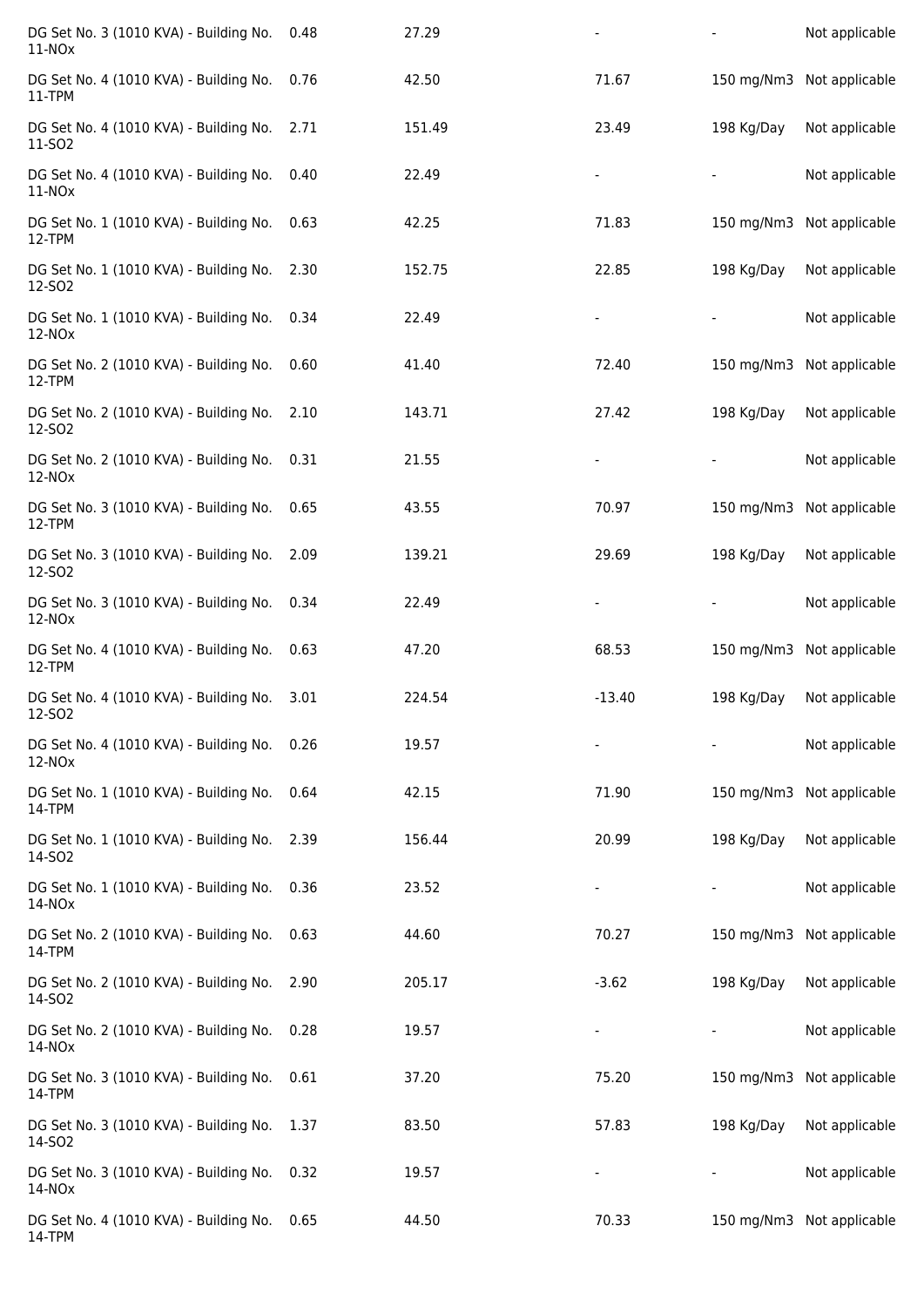| DG Set No. 4 (1010 KVA) - Building No. 3.26<br>14-SO2     | 224.47 | $-13.37$                 | 198 Ka/Dav               | Not applicable |
|-----------------------------------------------------------|--------|--------------------------|--------------------------|----------------|
| DG Set No. 4 (1010 KVA) - Building No. 0.28<br>$14 - NOx$ | 19.57  | $\overline{\phantom{a}}$ | $\overline{\phantom{0}}$ | Not applicable |

## **Part-D**

| <b>HAZARDOUS WASTES</b><br>1) From Process<br><b>Hazardous Waste Type</b><br>5.1 Used or spent oil | 2                                                    | <b>Total During Previous Financial year</b>                   | 1.4       |        | <b>Total During Current Financial year</b>    | <b>UOM</b><br>KL/A |
|----------------------------------------------------------------------------------------------------|------------------------------------------------------|---------------------------------------------------------------|-----------|--------|-----------------------------------------------|--------------------|
| Other Hazardous Waste                                                                              | 0 (E- Waste IT & tele-communication equipment) 3.082 |                                                               |           |        |                                               |                    |
| <b>Other Hazardous Waste</b>                                                                       | $465 + 60$ Nos/A = 5.83 + 0.73 MT/A                  |                                                               |           | Nil    |                                               |                    |
| <b>2) From Pollution Control Facilities</b>                                                        |                                                      |                                                               |           |        |                                               |                    |
| <b>Hazardous Waste Type</b><br>0                                                                   | <b>NA</b>                                            | <b>Total During Previous Financial year</b>                   | <b>NA</b> |        | <b>Total During Current Financial year</b>    | <b>UOM</b><br>KL/A |
| <b>Part-E</b>                                                                                      |                                                      |                                                               |           |        |                                               |                    |
| <b>SOLID WASTES</b><br><b>1) From Process</b>                                                      |                                                      | Non Hazardous Waste Type Total During Previous Financial year |           |        | <b>Total During Current Financial year</b>    | <b>UOM</b>         |
| Wet Waste                                                                                          | 627.84                                               |                                                               |           | 244.56 |                                               | MT/A               |
| Dry Waste                                                                                          | 345.6                                                |                                                               | 36.86     |        |                                               | MT/A               |
| <b>2) From Pollution Control Facilities</b><br><b>Non Hazardous Waste Type</b><br>STP Sludge       |                                                      | <b>Total During Previous Financial year</b>                   |           | 0.049  | <b>Total During Current Financial year</b>    | <b>UOM</b><br>MT/A |
| 3) Quantity Recycled or Re-utilized within the<br>unit                                             |                                                      |                                                               |           |        |                                               |                    |
| <b>Waste Type</b>                                                                                  |                                                      | <b>Total During Previous Financial</b><br>year                |           |        | <b>Total During Current Financial</b><br>year | <b>UOM</b>         |
| 0                                                                                                  |                                                      | <b>NIL</b>                                                    |           |        | <b>NIL</b>                                    | MT/A               |
| <b>Part-F</b>                                                                                      |                                                      |                                                               |           |        |                                               |                    |
|                                                                                                    |                                                      |                                                               |           |        |                                               |                    |

*Please specify the characteristics(in terms of concentration and quantum) of hazardous as well as solid wastes and indicate disposal practice adopted for both these categories of wastes.*

#### *1) Hazardous Waste*

| <b>Type of Hazardous Waste Generated Oty of Hazardous Waste</b> |       | <b>UOM</b>   | <b>Concentration of Hazardous Waste</b> |
|-----------------------------------------------------------------|-------|--------------|-----------------------------------------|
| 5.1 Used or spent oil                                           | 1.4   | KL/A         | Liauid                                  |
| Other Hazardous Waste                                           | 3.082 | MT/A         | Solid                                   |
| Other Hazardous Waste                                           | Nil   | Nos./Y Solid |                                         |

## *2) Solid Waste*

| Type of Solid Waste Generated Oty of Solid Waste |        | <b>UOM</b> Concentration of Solid Waste                         |  |  |
|--------------------------------------------------|--------|-----------------------------------------------------------------|--|--|
| Wet waste                                        | 244.56 | MT/A Semi Solid - (Disposal: Processed in OWC & used as manure) |  |  |
| Drv waste                                        | 36.86  | MT/A Solid – (Disposal: Sold to recyclers)                      |  |  |